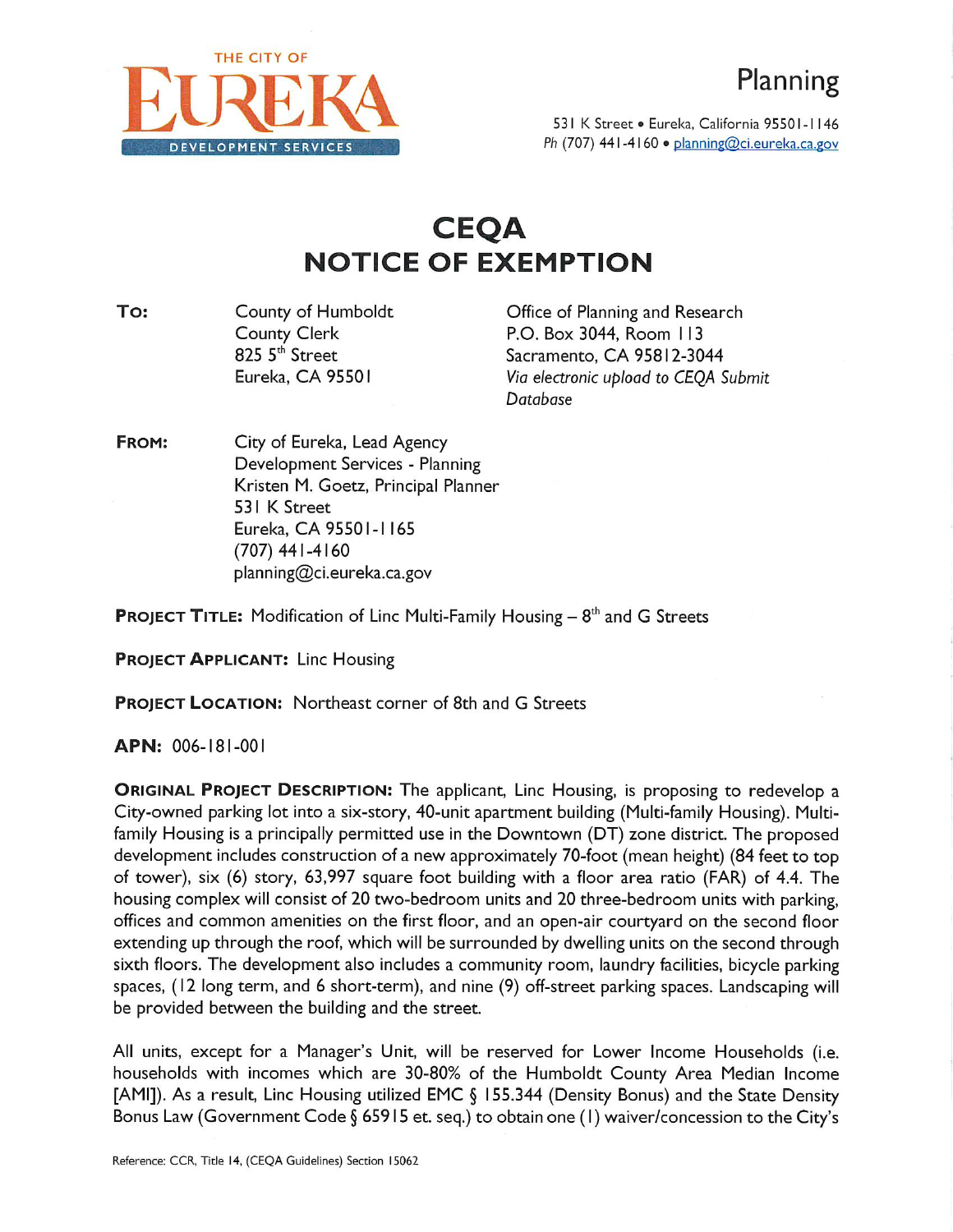limit on Blank Walls (greater than 10-foot x 10-foot square area) Development Standard. The Density Bonus Law request was granted because Line Housing submitted sufficient documentation showing the development standard would have the effect of physically precluding the construction of the development at the densities permitted by State Law.

REVISED PROJECT DESCRIPTION: The applicant, Line Housing, is proposing to redevelop <sup>a</sup> Cityowned parking lot into <sup>a</sup> four-story, <sup>3</sup> I-unit apartment building. The proposed development includes construction of <sup>a</sup> new approximately 48-foot tall, 43,216 square foot building with <sup>a</sup> floor area ratio (FAR) of 3.0. The housing complex will consist of <sup>14</sup> one-bedroom, 8 two-bedroom, and 9 three-bedroom units, along with bike parking, offices, common amenities, and an open-air courtyard on the first floor. The development includes <sup>a</sup> community room, laundry facilities, bicycle parking spaces (10 long term, and <sup>5</sup> short-term), and landscaping between the building and the street.

All units, except for <sup>a</sup> Manager's Unit, will be reserved for Lower Income Households (i.e. households with incomes which are 30-80% of the Humboldt County Area Median Income. As <sup>a</sup> result, Line Housing utilized EMC § 155.344 (Density Bonus) and the State Density Bonus Law (Government Code § 65915 et. seq.) to obtain one waiver to the City's Development Standards for Blank Walls. The Density Bonus Law request was granted because Line Housing submitted sufficient documentation showing the development standards would have the effect of physically precluding the construction of the development at the densities permitted by State Law.

**EXEMPTION FINDINGS:** The City of Eureka, as Lead Agency, has determined the proposed project continues to be categorically exempt from the provisions of the California Environmental Quality Act, in accordance with CEQA Guidelines pursuant to Section 15332, In-Fill Development Projects, Class 32 of the CEQA Guidelines. Key considerations for this exemption are whether the project meets the five conditions (a-e) described in Section 15332 at the time of the lead agency's determination.

The proposed project is within the Downtown Commercial (DC) land use designation and Downtown (DT) zoning district. The 2040 General Plan specifically allows housing in all mixeduse land use designations, and Multi-family Housing is listed as <sup>a</sup> principally permitted use in the DT zone. Additionally, the project implements the 2019-2027 Housing Element's Implementation Program (IMP) H-34: Affordable Housing on Publicly-owned Properties.

The project site is within the City limits and is surrounded by urban uses. The project proposes to redevelop an existing parking lot in Downtown Eureka which has no value as habitat for endangered, rare, or threatened species.

The project is located in an existing urban environment one and two blocks from four major arterials providing north/south (H and I Streets) and east/west ( $7<sup>th</sup>$  and  $6<sup>th</sup>$  Streets) travel, which have adequate carrying capacity for the project. The project is served by City water and sewer, and all other major utilities, as well as Eureka Police and Humboldt Bay Fire, Redwood and Eureka Transit Systems, and near an existing Class II bike facilities.

The material supporting the above findings is on file with Development Services - Planning.